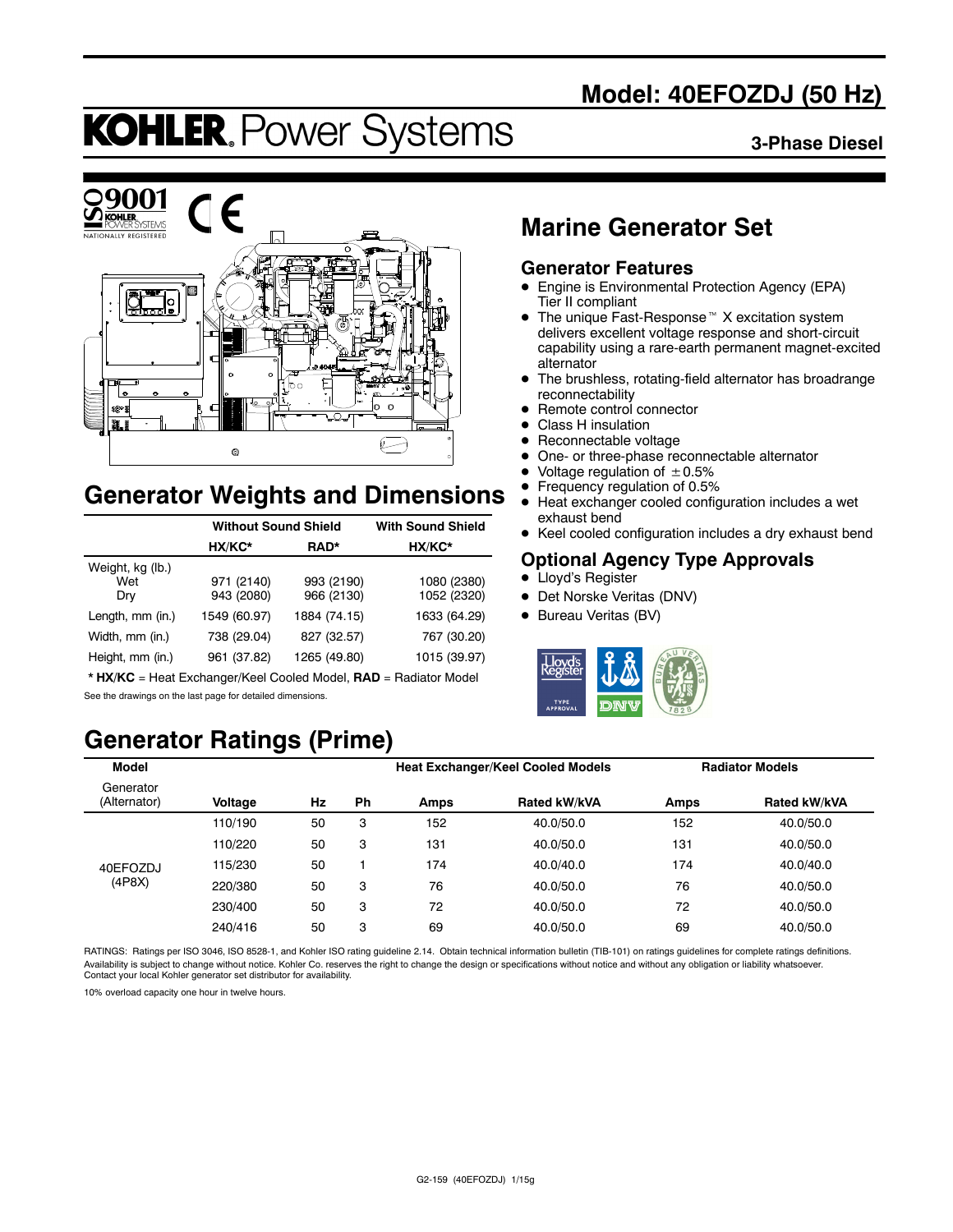# **Application Data**

## **Lubrication**

| <b>Engine Specifications</b>   | 50 Hz                   |
|--------------------------------|-------------------------|
| Type                           | Inline, 4-cycle         |
| Number of cylinders            | 4                       |
| Firing order                   | $1 - 3 - 4 - 2$         |
| Aspiration                     | Turbocharged            |
| Displacement, L (cu. in.)      | 4.5 (275)               |
| Bore and stroke, mm (in.)      | 106 x 127 (4.19 x 5.00) |
| Compression ratio              | 17.6:1                  |
| Combustion system              | Direct injection        |
| Rated rpm                      | 1500                    |
| Maximum power at rated rpm, HP | 74                      |
| Cylinder block material        | Cast iron               |
| Cylinder head material         | Cast iron               |
| Piston rings                   | 2 compression/1 oil     |
| Crankshaft material            | Forged steel            |
| Connecting rod material        | Forged steel            |
| Governor type                  | Electronic isochronous  |
|                                |                         |

# **Engine Electrical**

| <b>Engine Electrical System</b>         | 50 Hz                                            |
|-----------------------------------------|--------------------------------------------------|
| Battery, voltage                        | 12- or 24-volt spec<br>isolated ground, standard |
| Battery, charging (12 volt)             | 75 amp                                           |
| Battery, charging (24 volt)             | 50 amp                                           |
| Battery, recommendation (min., 12 volt) | 625 CCA                                          |
| Starter motor                           | Gear-reduction type                              |

# **Cooling**

**Engine**

| <b>Cooling System</b>                                       |                    | 50 Hz                      |
|-------------------------------------------------------------|--------------------|----------------------------|
| Capacity, L (U.S. qt.) (approx.),                           | HX/KC*<br>RAD*     | 14 (15)<br>24.6 (26)       |
| Cooling type,                                               | HX*<br><b>RAD*</b> | Heat exchanger<br>Radiator |
| Seawater pump type,                                         | HX/KC*             | John Deere gear driven     |
| Seawater pump suction lift,<br>maximum, m (ft.).            | HX/KC*             | 3.0(10.0)                  |
| Heat rejected to jacket water at rated kW,<br>kW (Btu/min.) | 47 (2681)          |                            |
| Engine water pump flow, Lpm (gpm)                           | 116 (30)           |                            |
| Seawater pump flow, Lpm (qpm), HX/KC*                       | 70 (18)            |                            |

### **Fuel**

| <b>Fuel System</b>                     | 50 Hz                                           |
|----------------------------------------|-------------------------------------------------|
| Fuel recommendation                    | Diesel fuel specified to<br>EN 590 or ASTM D975 |
| Fuel shutoff solenoid                  | <b>Flectric</b>                                 |
| Fuel injection pump                    | Stanadyne DE10, electronic                      |
| Fuel pump priming                      | Manual                                          |
| Maximum recommended fuel lift, m (ft.) | 3.0(10.0)                                       |
|                                        |                                                 |

\* **HX** = Heat Exchanger, **KC** = Keel Cooled, **RAD** = Radiator Model

| <b>Lubricating System</b>                  | 50 Hz       |
|--------------------------------------------|-------------|
| Oil pan capacity with filter, L (U.S. qt.) | 14.0 (14.8) |
| Type                                       | Pressure    |

### **Operation Requirements**

| <b>Air Requirements</b>                                                                                           |                | 50 Hz                       |  |
|-------------------------------------------------------------------------------------------------------------------|----------------|-----------------------------|--|
| Engine combustion air requirements,<br>$m^3$ /min. (cfm)                                                          |                |                             |  |
|                                                                                                                   |                | 3.5(124)                    |  |
| Max. air intake restriction, kPa (in. $H_2O$ )                                                                    |                | 6.25(25)                    |  |
| Cooling air required for generator set at<br>50 $\degree$ C (122 $\degree$ F) ambient, m <sup>3</sup> /min. (cfm) | HX/KC*<br>RAD* | 15.72 (555)<br>113.3 (4000) |  |
| Exhaust flow, $m^3/m$ in. (cfm)                                                                                   |                | 9.0(300)                    |  |
| Exhaust temp., $^{\circ}$ C ( $^{\circ}$ F)                                                                       |                | 455 (851)                   |  |
| Max. allowed exhaust backpressure,                                                                                |                |                             |  |
| kPa (in. $H_2O$ )                                                                                                 |                | 7.5(30)                     |  |
| <b>Fuel Consumption</b>                                                                                           |                | 50 Hz                       |  |
| Diesel, Lph (gph) at % load                                                                                       |                |                             |  |
| 100%                                                                                                              |                | 11.5(3.0)                   |  |
| 75%                                                                                                               |                | 8.8(2.3)                    |  |
| 50%                                                                                                               |                | 6.2(1.6)                    |  |

### **Engine Features**

• One-side serviceability of fuel system, lubrication system, and air cleaner

25% 3.8 (1.0)

- Low oil pressure cutout
- High water temperature cutout
- Loss of coolant cutout
- Overcrank cutout
- Belt guard
- Optional digital gauge
- Disposable oil filter
- Extended oil drain
- PTO options: 12- or 24-volt electric clutch

### **Controller Features**

- A graphical display and pushbutton/rotary selector dial provide easy, local data access.
- $\bullet$  Measurements are selectable in metric or English units.
- $\bullet$  The controller supports Modbus<sup>®</sup> protocol with serial bus (RS-485) or Ethernet networks.
- Scrolling display shows critical data at a glance.
- Graphical display of power metering (kW, kVA, V, I, PF, and VAR).
- $\bullet$  Integrated hybrid voltage regulator providing  $\pm 0.5\%$  regulation.
- $\bullet$  Built-in alternator thermal overload protection.

 $\text{Modbus}^{\otimes}$  is a registered trademark of Schneider Electric.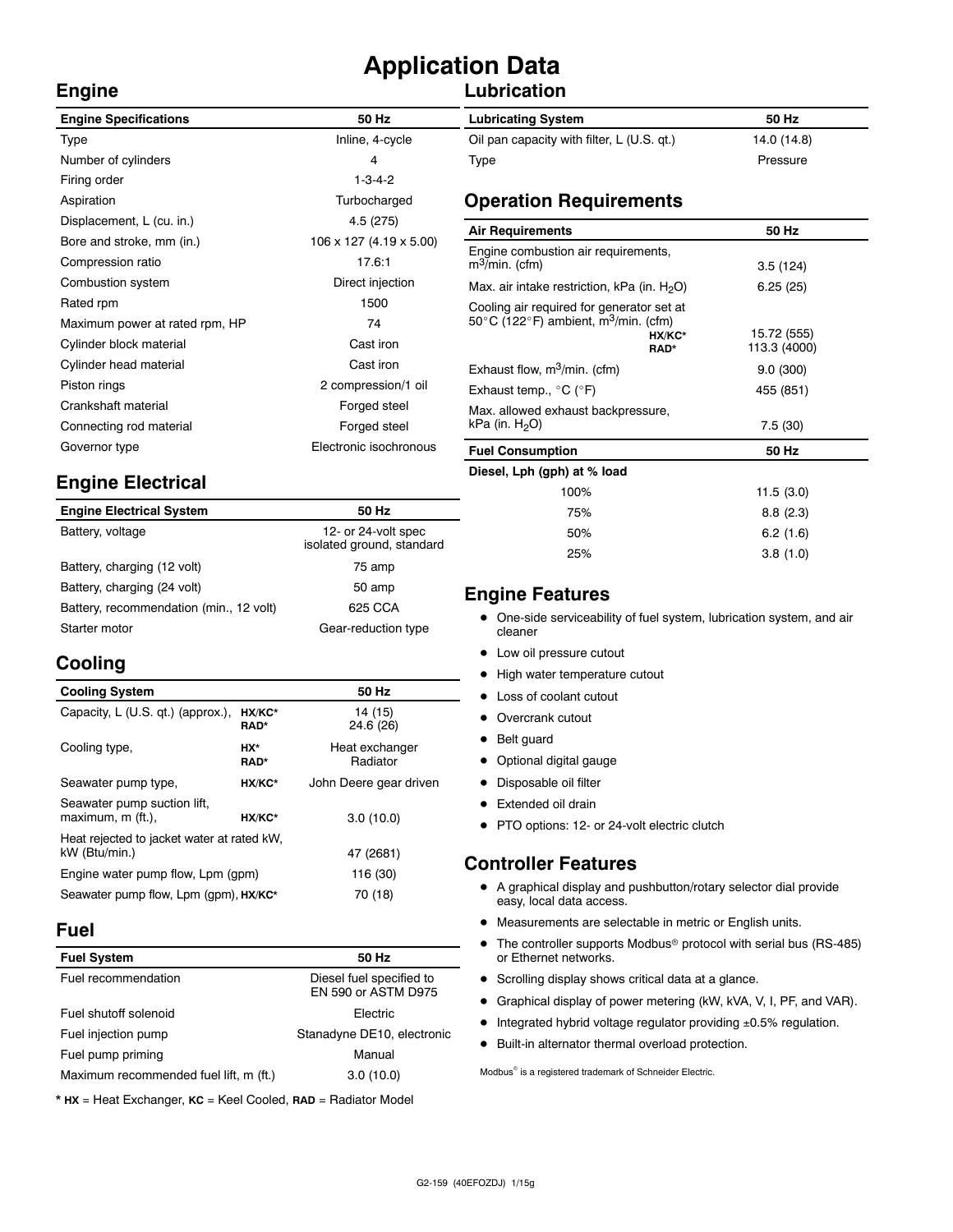# **Decision-Maker<sup>®</sup> 3500 Paralleling Controller**



Provides advanced control, system monitoring, and system diagnostics for optimum performance and compatibility. The Decision-Maker<sup>®</sup> 3500 controller uses a patented hybrid voltage regulator and unique software logic to manage alternator thermal overload protection features normally requiring additional hardware. Additional features include:

- AC Output Voltage Regulator Adjustment. The voltage adjustment provides a maximum adjustment of  $\pm$  10% of the system voltage.
- Alarm Silence. The controller can be set up to silence the alarm horn only when in the AUTO mode for NFPA-110 application or Always for user convenience.
- Alternator Protection. The controller provides generator set overload and short circuit protection matched to each alternator for the particular voltage/phase configuration.
- Automatic Restart. The controller automatic restart feature initiates the start routine and recrank after a failed start attempt.
- **Cyclic Cranking.** The controller has programmable cyclic cranking.
- **ECM Diagnostics.** The controller displays engine ECM fault code descriptions to help in engine troubleshooting.
- Engine Start Aid. The configurable starting aid feature provides customized control for an optional engine starting aid.
- **Event Logging.** The controller keeps a record (up to 1000 entries) for  $\bullet$ warning and shutdown faults. This fault information becomes a stored record of system events and can be reset.
- $\bullet$  Historical Data Logging. Total number of successful starts of the generator is recorded and displayed.
- Integrated Hybrid Voltage Regulator. The voltage regulator provides .  $\pm$  0.5% no-load to full-load RMS voltage regulation with three-phase sensing.
- Lamp Test. Press the alarm silence/lamp test button to verify functionality of the indicator lights.
- LCD Display. Adjustable contrast for improving visibility.
- Measurement Units. The controller provides selection of English or metric displays.
- **Power Metering.** Controller graphical display provides voltage, current, power factor, kW, kVA, and kVAR.
- Programming Access (USB). Provides software upgrades and diagnostics with PC software tools.
- **Remote Reset.** The remote reset function supports acknowledging and resetting faults and allows restarting of the generator set without going to the master control switch off/reset position.
- Run Time Hourmeter. The generator set run time is displayed.
- **Time Delay Engine Cooldown (TDEC).** The TDEC provides a time delay before the generator set shuts down.
- Time Delay Engine Start (TDES). The TDES provides a time delay before the generator set starts.
- $\bullet$  Voltage Selection Menu. This menu provides the capability to switch the generator output voltage. NOTE: Generator set output leads may require reconnection.
- **Paralleling Functions:** 
	- $\bullet$  Bus sensing
	- First on logic
	- $\bullet$  Synchronizing
	- $\bullet$  Communication based isochronous load sharing
	- Droop load sharing
	- External controlled load sharing via analog bias signals

# **Alternator Specifications**

### **Alternator Specifications**

| <b>Specifications</b>                                                                               | Alternator                                                                 |  |  |
|-----------------------------------------------------------------------------------------------------|----------------------------------------------------------------------------|--|--|
| Manufacturer                                                                                        | Kohler                                                                     |  |  |
| Type                                                                                                | 4-pole, rotating-field                                                     |  |  |
| Exciter type                                                                                        | Brushless, rare-earth<br>permanent-magnet                                  |  |  |
| Voltage regulator                                                                                   | Solid state, volts/Hz                                                      |  |  |
| Insulation: NEMA MG1                                                                                |                                                                            |  |  |
| Material                                                                                            | Class H                                                                    |  |  |
| Temperature rise                                                                                    | $115^{\circ}$ C                                                            |  |  |
| Bearing: number, type                                                                               | 1, sealed                                                                  |  |  |
| Coupling                                                                                            | Flexible disc                                                              |  |  |
| Amortisseur windings                                                                                | Full                                                                       |  |  |
| Voltage regulation, no load to full load                                                            | ± 0.5%                                                                     |  |  |
| One-step load acceptance per NFPA 110<br>Peak motor starting kVA:<br>480 V, 400 V<br>4P8X (12 lead) | 100% of rating<br>(35% dip for voltages below)<br>261 (60 Hz), 218 (50 Hz) |  |  |

### **Alternator Features**

- $\bullet$  NEMA MG1, IEEE, and ANSI standards compliance for temperature rise and motor starting.
- Capable of sustained line-to-neutral short circuit current of up to 300% of the rated current for up to 2 seconds. (IEC 60092-301 short-circuit performance.)
- Sustained short-circuit current enabling downstream circuit breakers to trip without collapsing the alternator field.
- Self-ventilated and dripproof construction.
- Vacuum-impregnated windings with epoxy varnish for dependability and long life.
- Superior voltage waveform from a two-thirds pitch stator and skewed rotor.

#### **Optional Accessories**

- $\bullet$  Modular sound shield manufactured with 5052-H32 aluminum in powder-coated Matterhorn white
- Circuit breakers
- $\bullet$  Remote digital display
- Remote monitoring, start/stop panel with wiring harness for connection to the generator controller
- Duplex fuel filter
- $\bullet$  Siphon break
- Remote connection/extension harness
- Oil level indicator (high/low)
- Low coolant level indicator
- Electric front clutch power takeoff (PTO) 12- or 24- volt